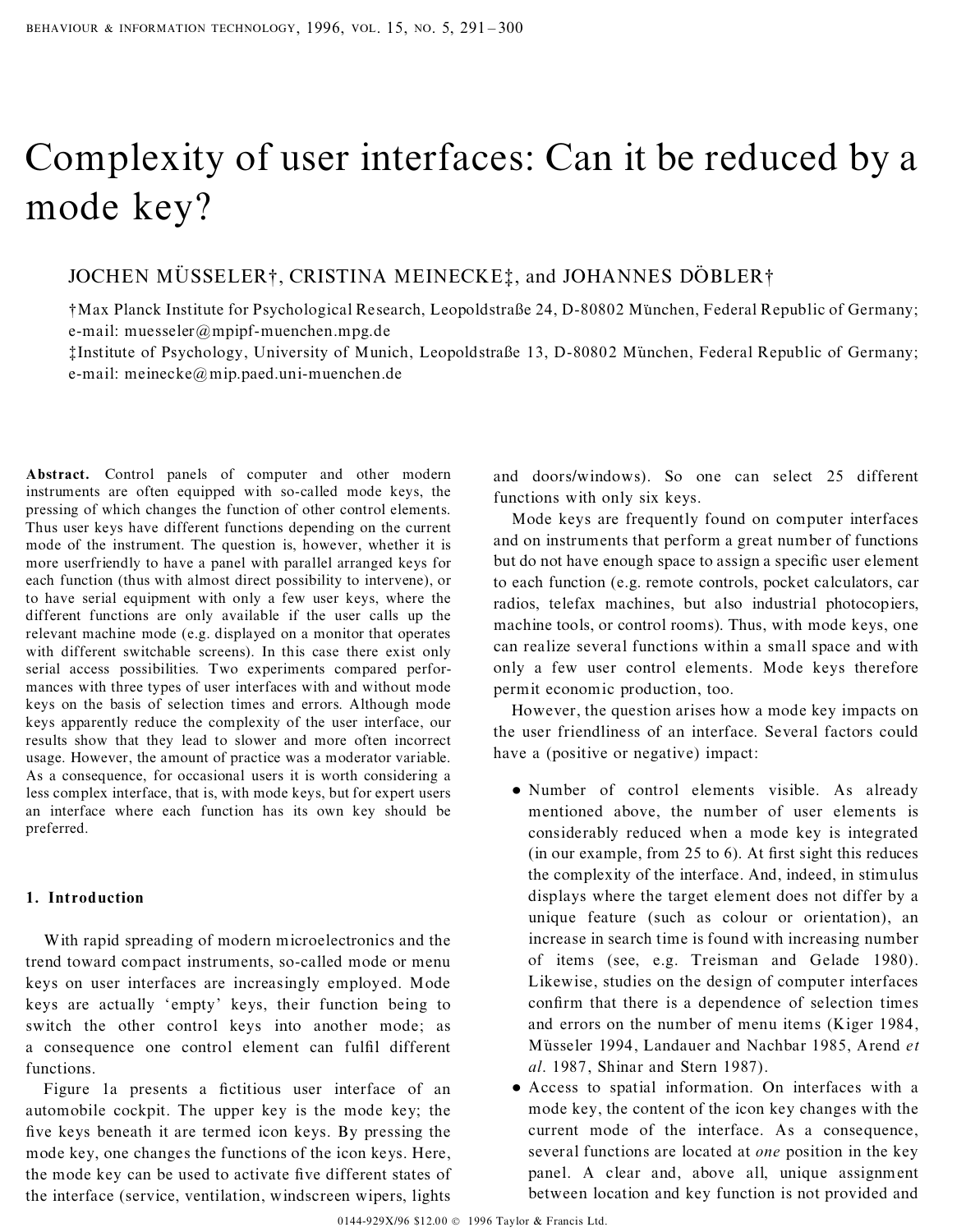

Figure 1a (top part). A car cockpit as an example of a fictitious user interface with a mode key. With the upper mode key five successive categories can be selected, each with five different functions and their corresponding lower keys. The figure displays the five different modes of the user interface. Because of the key arrangement, this interface is labelled with the letter *i*. Figure 1b (middle part). In this interface each category is represented by a separate 'mode' key. The content of the subordinate five icon keys changes through the selection of the specific mode key. The selected mode key is marked by a red horizontal line. This interface is labelled *T*. Figure 1c (bottom part). In this interface each category is represented by an individual 'mode' key and each function by its own icon key. The selected mode key is marked by a red horizontal line. This interface is labelled *Q*.

this could be critical. It has been shown, however, that a spatial alignment increases the accessibility of concepts in an internal cognitive model (c.f. the discussion within the `mental models' of Johnson- Laird 1983, the `cognitive maps' of Tolman 1948, McNamara 1986, or the spatial aspects in an assumed working memory, the `visuo-spatial sketch pad' (VSSP) of Baddeley 1986).

· Access to categorical information. On interfaces with one key for each function, it is possible to group the keys according to their inherent categories. For interfaces with a larger number of items, Paap and

Roske-Hofstrand (1988) recommend that the items be spatially grouped into easily distinguishable categories. Studies by McDonald *et al*. (1983) have shown that categories well-known to the user lead to shorter search times. This possibility of categorical grouping is only successively available on an interface with one mode key, such as illustrated in figure 1a. Here, grouping is attained only by the fact that different categories can be called up successively by activating the mode key. A well-balanced proportion is indicated between the available number of items on the interface (breadth) and the number of invisible items (depth; c.f. Landauer and Nachbar 1985, Tullis 1985).

The purpose of the present study is to obtain more behavioural information on using interfaces with mode keys. The question is how different mode-key realizations influence the speed and accuracy of handling. Hypotheses can be proposed in both directions. On the one hand, the smaller number of keys could facilitate handling. On the other hand, the deficits in spatial and categorical assignment could make it more difficult. These questions are also discussed in the context of supervisory control tasks like they exist in control rooms (for overviews see Becker 1990, Sheridan 1988). One problem here is how to design a control system, that is, whether it is better to have a parallel arranged user panel with almost direct access possibilities, or to have serial equipment with only a few user keys, where the different functions are only available when the user calls up the adequate machine mode (e.g. displayed on monitor operating with different switchable screens). Up to now there is no definite answer to this question.

The following experiments are not primarily concerned with the subjective evaluation of different mode-key interfaces, but rather with which interface causes fewer difficulties (see Eason 1984). As indicators, we use the time the subject required to find a particular function and the numbers of errors made. The first experiment focuses on the behaviour of practiced users; the second experiment then simulates occasional users. Thereafter we will relate the results to the elementary operations postulated, for example, within Fitts' law (Fitts 1954, Fitts and Peterson 1964; for overviews see Rosenbaum and Krist 1996, Müsseler *et al.* 1996) or within the keystroke model (Card *et al*. 1980; for an overview see Reitman-Olson and Olson 1990).

#### **2. Experiment 1**

Three different user interfaces were realized, each with the same  $25$  functions which were assigned to five categories. Thus, the interfaces differed in number and spatial arrangements of the keys, but not in the number of available functions. With reference to the spatial arrangement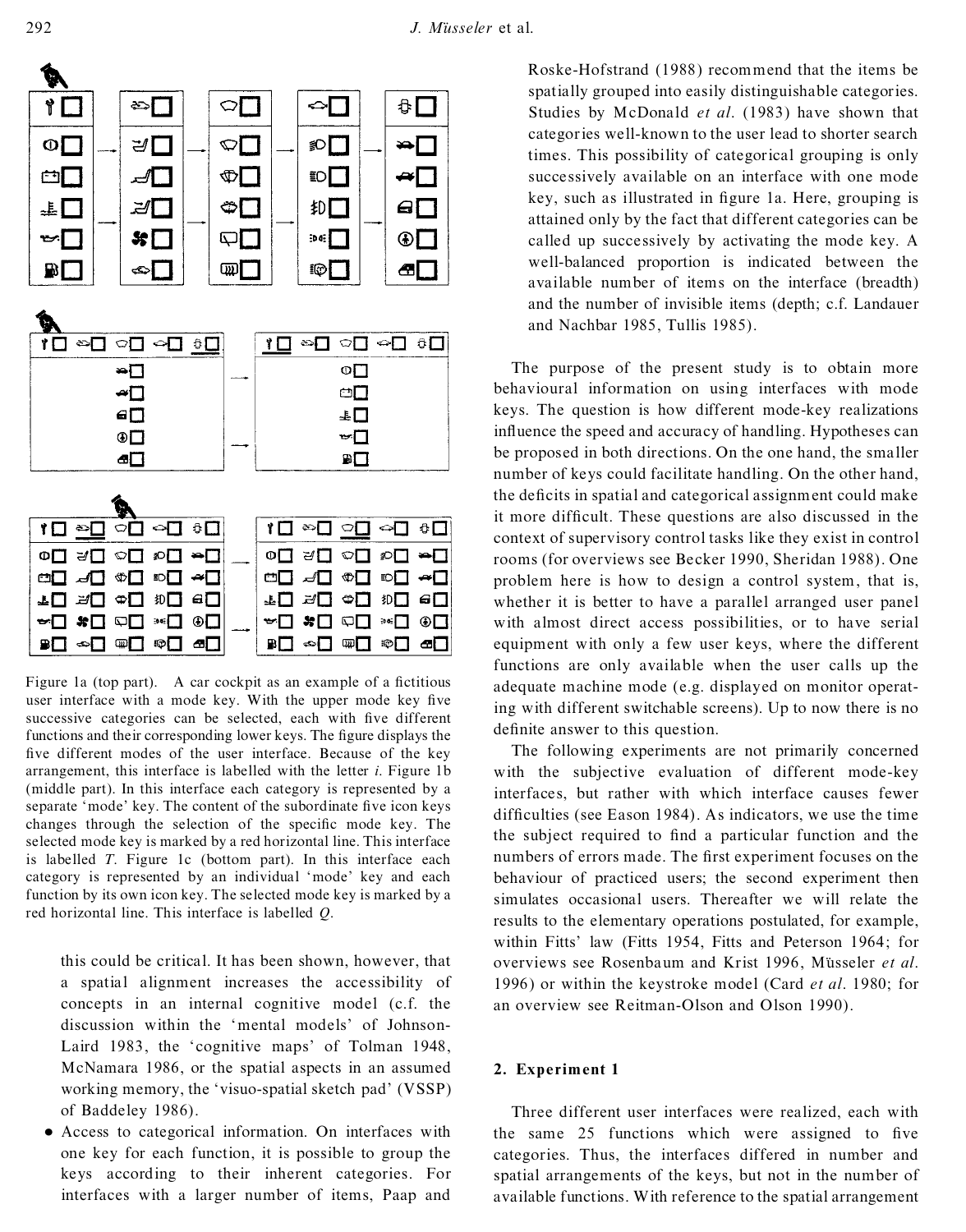of the keys, the interfaces were labelled as *i*, *T*, and *Q* interface.

- The *i* interface. This interface, already sketched, is the typical mode key interface. Figure 1a displays the five different modes that can be activated one after the other by pressing the mode key. Hence, it can be necessary to press the mode key several times in order to get the desired function. For example, if the user is in the mode 'service', he/she has to press the mode key four times to activate the function 'bonnet hook'. In experiment 1, the sequence of interface modes is constant; that is, if one overshoots, a correction always takes four more mode key presses. In the following, this interface is labelled the '*i*' interface, because the arrangement of its columns resembles the letter '*i*'.
- The *T* interface. In the interface displayed in figure 1b, the corresponding surfaces can be directly selected through five permanently visible mode keys. Therefore, the interface comprehends more visible information of the available categories and each of the five modes can be activated by their own key. In contrast, the icon keys of the *i* environment remain: they change their content as a function of the activated mode key. In contrast to the *i* interface the desired function can be selected after only one press of the relevant mode key. Likewise, an immediate correction is possible, because there is no rigid sequence in the surface presentations. This interface is labelled *T* interface, its line and column arrangement resembling the letter  $T$ .
- The  $Q$  interface. In the  $Q$  interface displayed in figure 1c, all 25 functions are represented by their own key. The function of the five 'mode keys' is restricted to 'unlocking' the subordinate levels. The assignment of the individual functions to the keys remains constant and is permanently visible. This design is found on interfaces where an incorrect selection has to be ruled out by a two-stage selection (e.g. interfaces with high security demands). Although such interface is rare in everyday use, we included it in the present study to ensure comparability of the motoric demands of all three interfaces. Because of the quadratic arrangement of the keys, this interface is labelled *Q*.

This experiment was designed to investigate how the different mode-key realizations influence the speed and accuracy of handling. An analysis of the three interfaces results in the following picture.

The *i* interface has the lowest number of user elements; this could facilitate the selection of the correct key. However, if a selection is accompanied by a categorical decision, this low number of user elements, and especially the lack of five categorical mode keys, could be a disadvantage compared with the other two interfaces. An exploitation of the hidden categorical information is only possible when

subjects have a mental representation of the sequence of mode changes elicited by pressing the mode key. The *Q* interface is the exact opposite of the *i* interface. On the one hand, it appears to be much more complex and confusing considering the larger number of user elements. On the other hand, it provides the possibility of directly selecting the desired category, and it is also possible to exploit the spatial position of the mode and icon keys. This could reduce selection times and errors. Against this background, the *T* interface is a compromise. It has a relatively small number of user elements that are still clearly laid out in one row and one column. Further, this interface gives the opportunity to make a direct categorical selection.

## 2.1. *Method*

2.1.1. *Apparatus and icons:* The experiment was carried out on a PC with a touchscreen monitor (14" NEC Multisync 3D with TekTronix Touchscreen). The resolution of the monitor was set at  $640 \times 480$  with 16 colours. The spatial touch sensitivity corresponded approximately to the screen resolution. Each touch and the corresponding selection time was registered in a logfile.

The user interface represented a fictitious user panel for a car (see figures 1a to 1c).<sup>1</sup> The icons were displayed in black on white  $(40 \times 40 \text{ pixels})$  and were created with reference to the German industrial norm DIN 30 600 (DIN 1988). An accompanying key (also  $40 \times 40$  pixels) was placed to the right of each icon. Every touch on such a key was indicated by a change in colour and a brief auditory feedback ('click').

Three key arrangements were operationalized as shown in figures 1a to 1c. The mode keys were displayed in the upper section of the user panel and were separated by a horizontal line. In interfaces *Q* and *T*, each preselected mode key was distinguished by a red bar below the key (see, e.g. figure 1b: doors/windows or service). The icon keys were located in the panel below them (5 icon keys in the *T*-type and *i*-type interface; 25 in the *Q*-type interface).

The lower field of the monitor displayed the start key as well as an image of the icon that the subject had to activate. This lower field was coloured turquoise in order to separate it from the actual user interface.

2.1.2. *Procedure:* Before the experimental session, subjects were given approximately five minutes to study the meaning of the icons and their corresponding categories on a printout. Then instruction required them to press the start key in the lower field of an otherwise empty screen. The icon the subjects had to select and to activate was displayed, remaining visible until the end of the trial. They were asked to release the start key when they were sure about the meaning of the icon and its category. On release of the start key, the interface was displayed in a randomly selected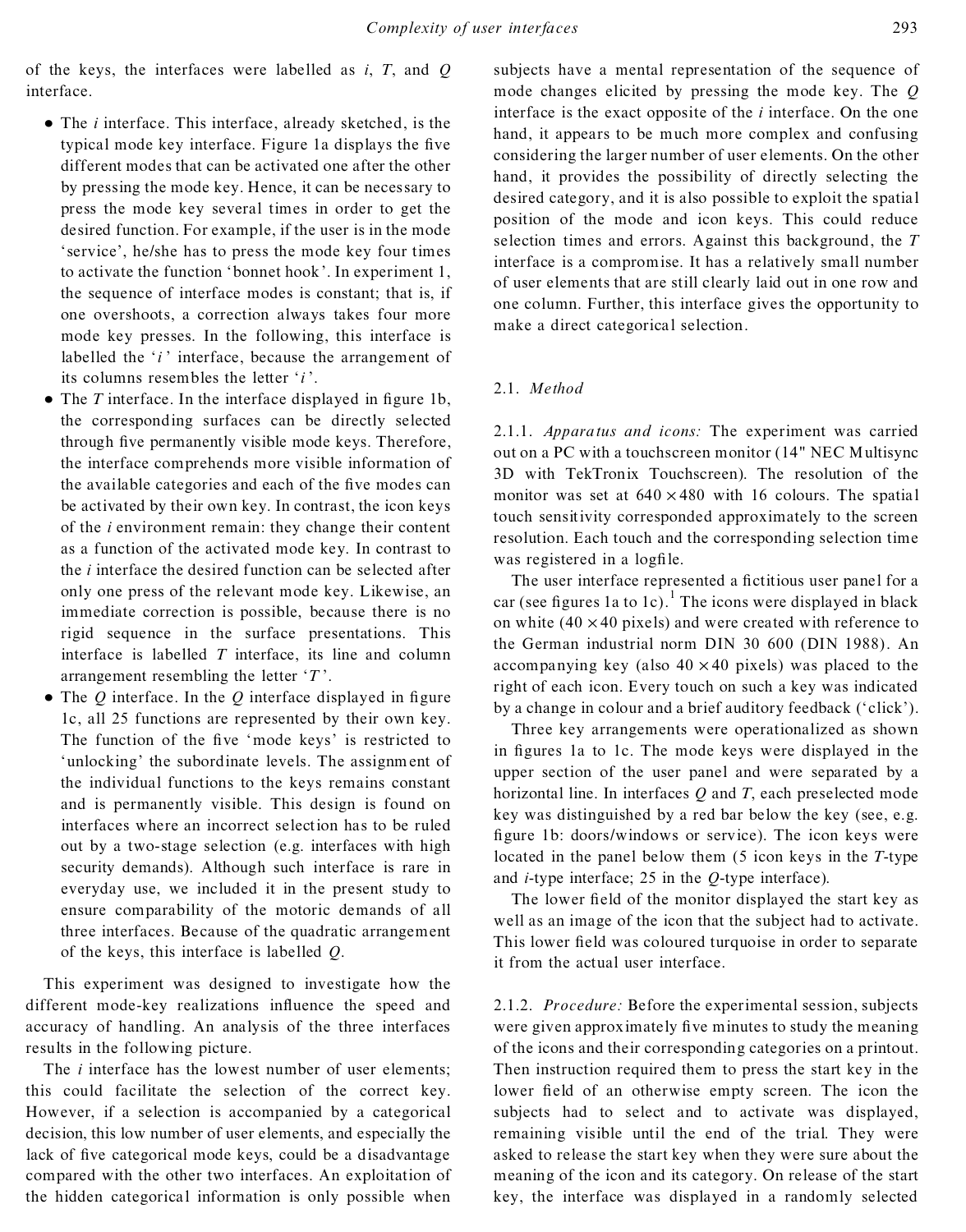starting mode. After touching the correct icon key, feedback was a short sequence of two tones. If selection was incorrect, there was no sequence of tones, and the subjects had to continue until they had found the current path to the target icon. The next trial began when the start key reappeared.

Subjects were instructed to select each icon with as few errors as possible and to take the `shortest' path. If, for example, the correct mode key was already activated, when the interface appeared, they should touch the icon immediately. In all other cases, it was necessary to touch the mode key at least once.

All subjects were confronted with the three interface types in blocks, and prior to each block subjects practised the specific interface type in 10 randomly-selected trials, which were not included in the analysis. Subjects were tested in three sessions on three days, each session lasting about 45 minutes.

2.1.3. *Design:* Each interface type was presented in blocks to all subjects. The sequence of the block presentations was randomized across sessions and subject. Each of the 25 randomly-presented icons had to be selected three times per type of interface. As three sessions were carried out, this produced a 3(sessions) $\times$  3(*i*, *T*, *Q*) design with complete repeated measures. Each cell in the design was occupied by 75 observations per subject.

2.1.4. *Data analysis:* The *total time* defined as the sum of all times between touching the start key and touching the correct icon were calculated. This analysis also included those trials where the correct icons were not selected directly but after 'detours'. Alongside the number of errors and the total time, three sequential subtimes were analyzed. The *start time* was defined as the time spend touching the start key and reflects the first inspection of the target icon of the actual trial. The *mode time* was defined as the time between releasing the start key and touching the mode key (precisely, the onset of pressing the mode key). Finally, the *icon time* was the onset interval between touching the mode key and touching the icon key. Subtimes with extreme durations  $(\geq 4000 \text{ ms}, 7.6\%$  of the complete data set) were dropped from analysis.

2.1.5. *Subjects:* Five female and seven male college students attending the University of Munich were paid for their participation. Their mean age was 27.1 years.

## 2.2. *Results*

time for each interface that the subjects needed to solve their tasks (sum of all times between touching the start key and touching the correct icon). Thus, this analysis also included those trials where the correct icons were not selected directly but after `detours' . Although the *Q* interface seemed to be more complex because of the large number of keys, performance was quickest with this interface: it took an average of 2,266 ms to touch each icon correctly. The *T* interface took 2,668 ms, and the *i* interface took the most time with 3,596 ms. Analysis of variance with subsequent Scheffe tests for individual comparisons revealed significant differences between these conditions,  $F(2, 22) = 122.06$ ,  $p < 0.001^2$ . The long times on the *i* interface were mostly due to the fact that even a correct use of the mode key in most trials required several touches (up to four) to reach the desired icon; in contrast, only two touches were necessary on the other interfaces.

The more detailed time and error analysis inspected selection times and errors on 'comparable' surface modes and thus also with comparable demands: these were the surface modes where the target icon was activated with exactly *one* or *two* touches. One touch was enough to solve the task when with the appearance of the user screen the correct category (i.e. mode key) was already activated and the target icon could thus be selected directly (task length 1). A task could be solved with two touches when the mode key had to be touched only once before activating the target icon  $(task length 2)$ . In order to get interpretable time profiles the following analysis of selection times included only correct trials. A task was classified as incorrectly solved when subjects touched more keys than absolutely necessary.

*Task length 1*. An ANOVA with repeated measures was computed for the start times and the icon times. Statistical effects were found for the icon times but not for the start times. The icon times not only revealed decreases over session (session 1: 1,532 ms; session 2: 1,229 ms; session 3: 1,211 ms),  $F(2, 22) = 18.05$ ,  $p < 0.001$ , but also differences between interfaces,  $F(2, 22) = 6.14, p = 0.018$ . As there is no interaction between the two factors, we focused on the differences between the interfaces (see figure 2). Icon times were shortest in  $i$  (with a mean of  $1,175$  ms), whereas they did not differ between  $T$  and  $Q$  according to a Scheffe test  $(1,435 \text{ ms vs } 1,362 \text{ ms}, \text{Diff}_{\text{crit,5\%}} = 201 \text{ ms}).$ 

A similar trend was observed with respect to the errors. Their frequencies were calculated for each subject and for each interface type and then transformed to error rates (p). In task length 1, possible sources of errors were unnecessarily touching the mode key or selecting an incorrect icon. There was no reduction in the number of errors across sections, but the interfaces differed from each other significantly,  $F(2, 22) = 17.15$ ,  $p < 0.001$ . The mean error rate was 0.08 on *i*, 0.29 on *T*, and 0.32 on *Q*. Most errors owed to touching the already activated mode key (75% of incorrect trials on *i*, 83.6% on *T*, 87.8% on *Q*). On *i*,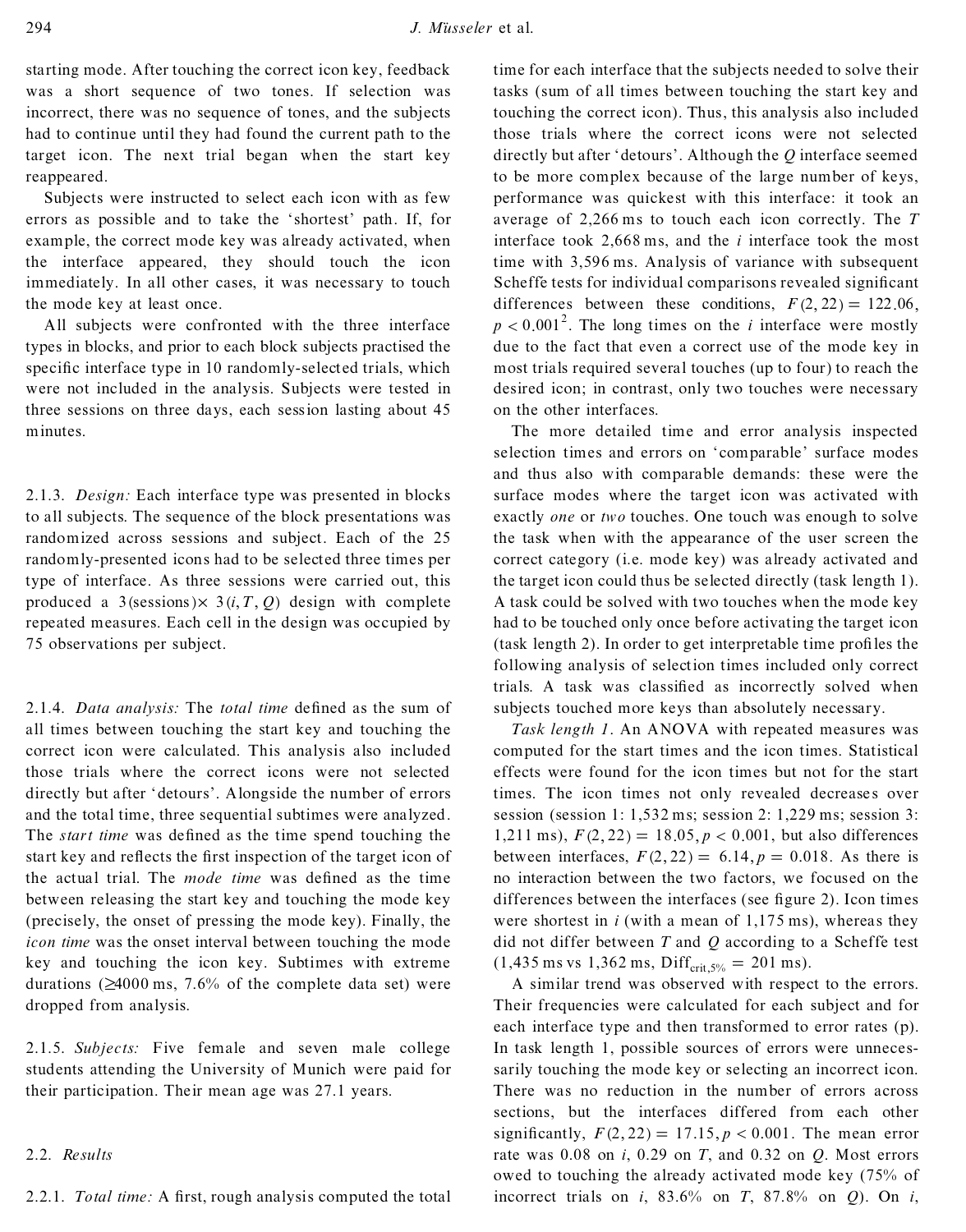

Figure 2. Icon selection times (left ordinate) and error rates (right ordinate) in task length 1. Means and standard errors are averaged across the three sessions (experiment 1).

unnecessaril y touching the mode key led to a deactivation of the preselected correct category.

*Task length 2*. As for task length 1, an ANOVA with the factors session and interface type was computed, but we also included the mode time alongside the start time and icon time. A clear reduction of all times across sessions reflect a learning effect in handling the interfaces (for the start times:  $F(2, 22) = 10.14, p = 0.006$ ; for the mode times:  $F(2, 22) =$ 7.82,  $p = 0.014$ ; and for the icon times:  $F(2, 22) =$ 19.71,  $p < 0.001$ ). Again, the differences between the types *i*, *T* and *Q* were of greater interest to us in the present context; while the start times revealed no differences  $(p > 0.10)$ , the *i* interface (845 ms) already proved to be inferior to  $T$  (788 ms) and  $Q$  (714 ms) in the mode times,  $F(2, 22) = 7.98$ ,  $p = 0.004$ , Diff<sub>crit 5%</sub> = 86 ms (see figure 3). This effect was even more drastic in the icon times: *i* had the highest selection times (1,200 ms), followed by *T* (968 ms) and *Q* (693 ms),  $F(2, 22) = 63.31, p < 0.001$ ,  $Diff_{crit.5\%} = 118$  ms.

In the errors, only the main effect of interface was significant,  $F(2, 22) = 8.06$ ,  $p = 0.011$ . The mean error rate was 0.14 in *i*, 0.08 in *T*, and 0.05 in *Q*. The characteristic error in *i* was overshooting, that is, unnecessary further touching of the mode key, this led to a deactivation of the already preselected correct category (80% of the errors). In conditions *T* and *Q*, there was an almost equal distribution across several possibilities of errors (e.g. incorrect selection of the mode or icon key; in *Q*, touching the icon key before activating the correct mode key, etc.).

## 2.3. *Discussion*

The results of experiment 1 can be summarized as follows: subjects generally required significantly more time to solve tasks in the *i*-type interface than in the *T* or *Q* interfaces. This is evident both in total times and in times of task length 2 in which the mode key has to be activated in



Figure 3. Mode and icon selection times (left ordinate) and error rates (right ordinate) in task length 2 (experiment 1).

order to solve the task. Only if a direct selection of the icon is possible (task length 1), this finding is inverted and processing the interface *i*takes the least time. This pattern of results as well as subjects' verbal reports provide possible indications on specific behaviours in icon search:

- · *i interface*. It is characteristic of the *i* interface condition that the starting surface differs from trial to trial in order to prevent subjects from planning the whole motor sequence in advance. Interfaces of this kind (e.g. without an automatic reset to a well-defined starting mode) exist in real life situations, too. So subjects' strategy could be to search through the five preset icons, and  $-$  on need  $-$  browse through the mode keys without having to consider the categorical membership of the icons. One indication of this was the finding that the shortest reaction times and errors occur for task length 1. However, in task length 2 (icon not visible on the surface) subjects had to note that the target icon was not on the surface, and then had to touch the mode key to change to the next surface. They then reoriented themselves and checked through the five new icons again. Compared with  $T$  or  $Q$ , this strategy leads to an increase in the mode and icon times. In addition rhythmic and hasty touching of the mode key leads to overshooting and thus to a high error rate.
- · *T interface*. To perform a correct and fast reaction on the *T* interface, the appropriate category of the icon had to be preselected. Because of the constant spatial arrangement of the mode and icon keys, this could, to some extent, be planned in advance. However, in task length 1, this made subjects tend to select the mode key even though the correct category was already preselected. This led to the disadvantage in selection times (compared to the *i* interface), and also in the errors which reflected unnecessary key presses of the preselected category.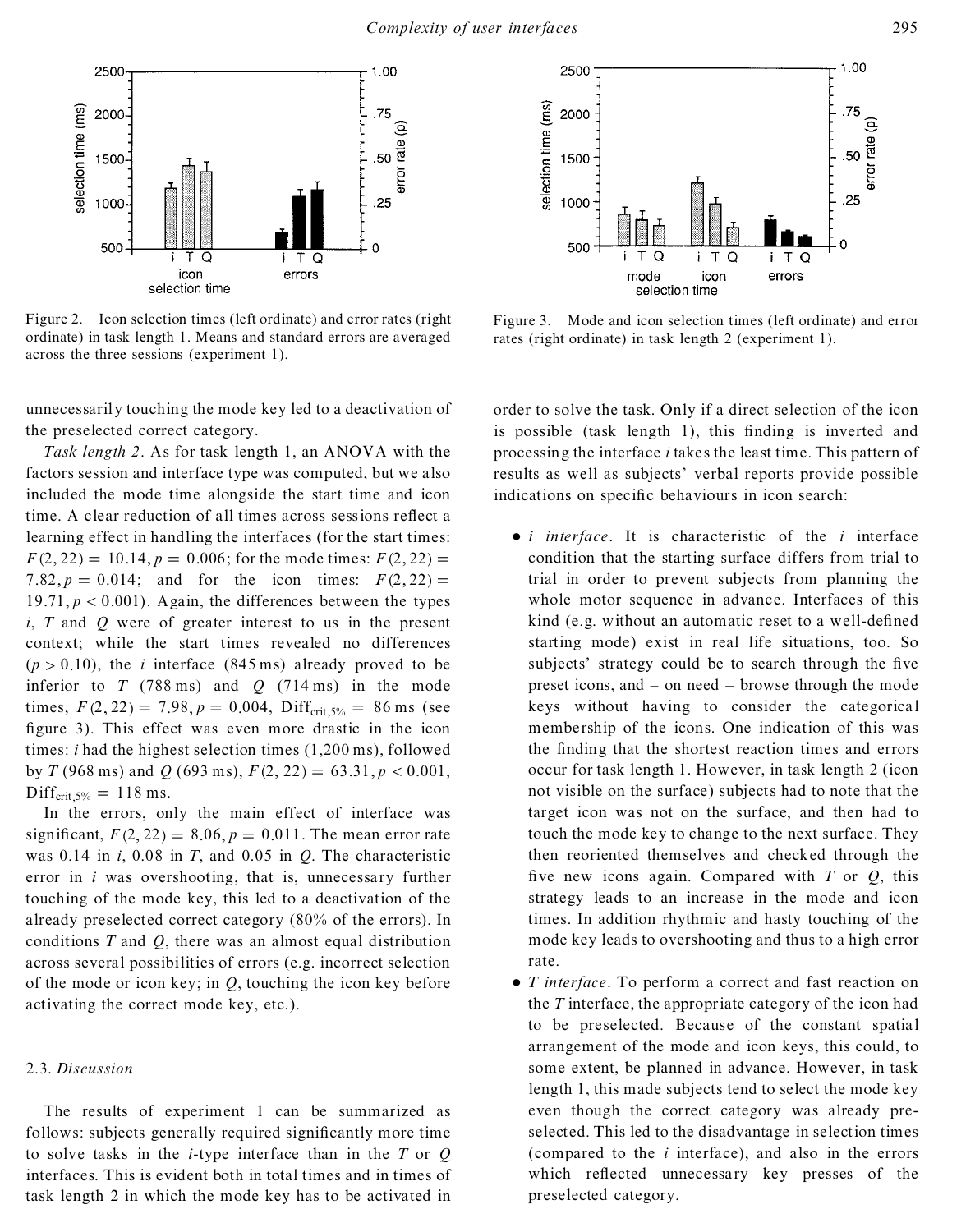· *Q interface*. On the *Q* interface, the icon could be located in the  $5 \times 5$  matrix as soon as the interface appeared. As, usually, the correct category was not preset, the relevant mode key still had to be touched beforehand. In task length 1, this detour led to a disadvantage compared to *i*, because subjects had to register that is was already activated. This produced an increase in selection times, and  $-$  as with  $T$   $-$  mostly the error of touching the preselected mode key again. In task length 2, *Q* was superior to *T*, because the target specification of the subsequent icon key could be prepared while touching the mode key. Selection times were then correspondingly shorter.

In summary, the different user interfaces and possibility of a direct spatial and/or categorical choice have different effects depending on the interface and the task. If no intermediate categorical step has to be selected and the appropriate icon key has to be touched directly (task length 1), a low number of user keys has a positive effect (*i* interface is better than *T* or *Q*). If, in contrast, it is necessary to pass different surfaces, an interface is helpful that allows this direct choice (as in interfaces *T* and *Q*).

The large number of keys on the *Q* interface does not impair performance. If another mode has to be selected, subjects benefit from the fact that at this point in time, the next icon to be selected is visible in the icon-key panel. Presumably these icons in the (relatively complex)  $5 \times 5$ matrix are easy to find because each key has its own position and this has been learned. The situation established in experiment 1 therefore probably tests the behaviour of skilled users. This raises the question of whether unpracticed users would show a similar behaviour when working on the interfaces, an issue that is investigated in experiment 2.

## **3. Experiment 2**

In experiment 1, a certain icon was always found in the same column and row. Because of the large number of trials, it is possible that the position of the individual icons was therefore highly learned. After a certain number of trials, the subjects knew the location and/or the category of an icon. Therefore, the performance measured in this way probably reflected the behaviour of practiced users.

In everyday applications, this does not have to be the case. Often, comparable interfaces are used only occasionally, so that the user cannot develop a mental model on the concrete (spatial) positions of an icon (Johnson-Laird 1983; cf. the VSSP of Baddeley 1986). Therefore, experiment 2 varied the positions of the icons from trial to trial by randomizing the locations of the columns as well as the icons within the columns. The classification of the icons to their category remained constant. The goal was to simulate occasional use;

although one has some knowledge about the interface, and may even know of all the functions, one knows nothing or very little about how to activate them.

Accordingly we anticipated that the selection times would increase on the *Q* interface, since a directed knowledge-based search for the icon within the  $5 \times 5$ matrix would be more difficult. The uncertainty about the spatial position of the icon would necessitate a switch to categorical selection behaviour, so that hardly any differ ences are anticipated between *T* and *Q*. In contrast, the selection behaviour on the *i* should remain largely uninfluenced by this manipulation.

## 3.1. *Method*

3.1.1. *Apparatus and icons:* In contrast to experiment 1, the positions of the columns with their mode keys and the positions of the icon keys within the columns were randomized from trial to trial; otherwise the display layout was the same.

3.1.2. *Procedure and design:* These were the same as in experiment 1.

3.1.3. *Subjects:* Six female and six male college students at the University of Munich were paid to participate in the experiment. Their mean age was 29.8 years.

## 3.2. *Results*

3.2.1. *Total time:* An analysis of the total time subjects needed to solve their tasks with each interface type produced the following picture: the subjects mastered their tasks in the *i* condition with a mean of 3,827 ms per icon to be selected; in the *T* condition 3,567 ms, and in the *Q* condition 3,120 ms. Although this meant that the difference between the interface types was smaller compared with experiment 1, it continued to be significant in the  $ANOVA$ ,  $F(2, 22) = 33.83, p < 0.001$ , as well as in the individual comparisons (Diff<sub>crit,5%</sub> = 177 ms). The detailed time and error analysis brought the following results.

*Task length 1*. There is now significant reduction across sessions in both the start times,  $F(2, 22) = 6.94$ ,  $p = 0.005$ , and the icon times,  $F(2, 22) = 7.50, p = 0.005$ . As to the differences between the interfaces, there continued to be a significant effect on icon times,  $F(2, 22) = 28.07, p < 0.001$ (see figure 4). Individual comparisons showed that the mean reactions to the  $i$  interface  $(1,345 \text{ ms})$  were faster than reactions to *T* (2,068 ms) and *Q* (2,178 ms, Diff<sub>crit,5%</sub> = 317 ms). There was no interaction between session and interface types ( $p > 0.10$ ). A comparison of these findings with the data in experiment 1 showed that the icon times in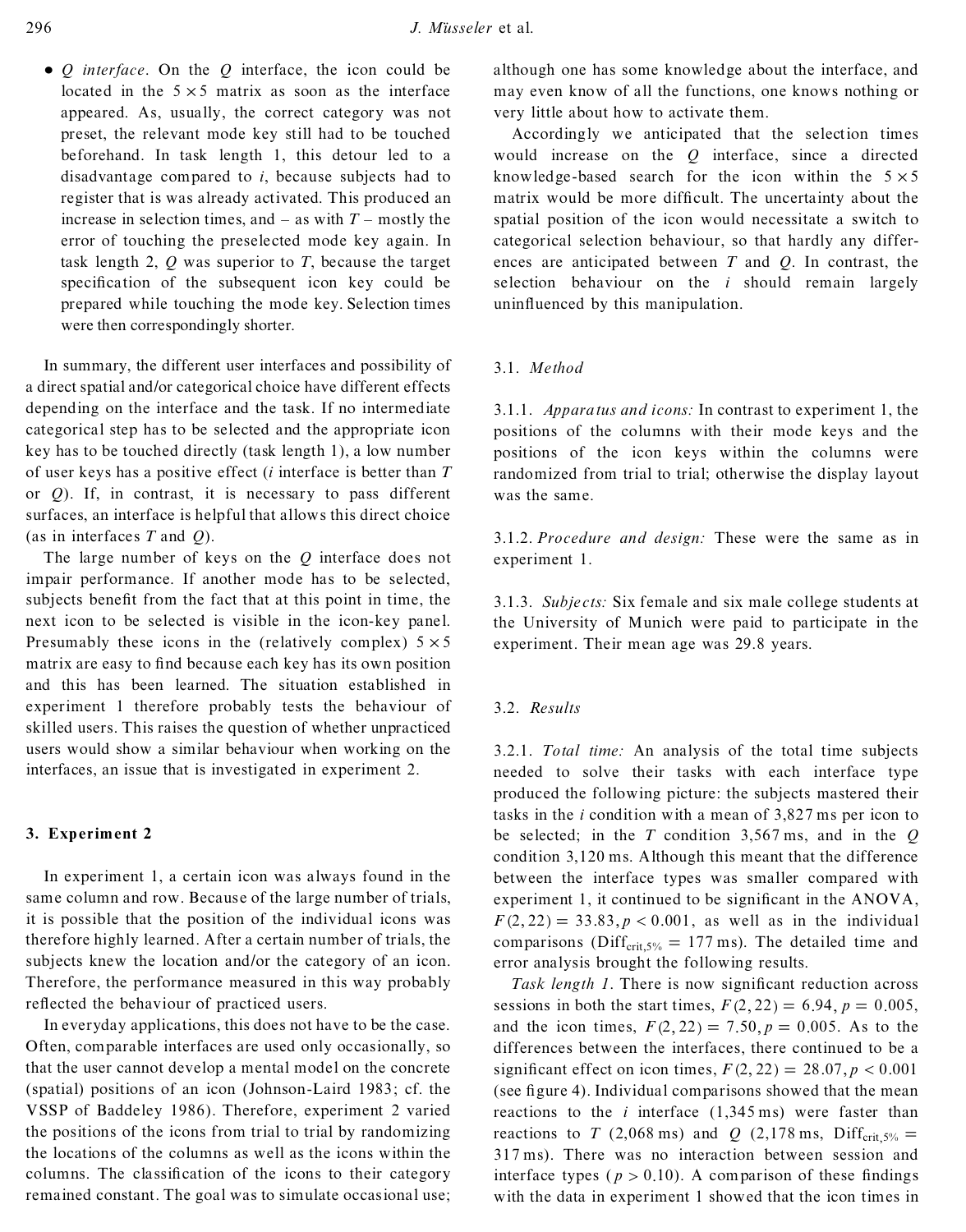

Figure 4. Icon selection times (left ordinate) and error rates (right Figure 4. Icon selection times (left ordinate) and error rates (right Figure 5. Mode and icon selection times (left ordinate) and error ordinate) in task length 1 (experiment 2).

the *i* condition were hardly changed, whereas they were clearly longer in the conditions *T* and *Q*.

In the errors, there was a significant interaction between the interfaces and the session factor,  $F(4, 44) = 4.03$ ,  $p = 0.017$ . While there was an increase in errors across sessions in *i* (from 0.04 to 0.13), they declined in both *Q* (from  $0.27$  to  $0.11$ ) and *T* (0.14 to 0.07). Errors were mostly due to unnecessarily touching the already-activated mode key (75.6% of the errors on *i*, 59.5% on *Q*, 54.0% on *T* ).

*Task length 2*. Subjects became increasingly faster across the three sessions on all three dependent variables for task length 2: for the start times  $F(2, 22) = 8.48$ ,  $p = 0.004$ ; for the mode times  $F(2, 22) = 21.51$ ,  $p < 0.001$ ; and for the icon times  $F(2, 22) = 14.42$ ,  $p < 0.001$ . There were also significant differences between the interfaces in both mode times,  $F(2, 22) = 62.83$ ,  $p < 0.001$ , and icon times,  $F(2, 22) = 77.24, p < 0.001$ . In contrast with experiment 1 *T* and *Q* revealed much longer mode-selection times than *i* (see figure 5). The icon times, in contrast, were similar to those in experimental 1: for *i* they were worse then for *T*, and this, in turn, worse than *Q*. However, in experiment 2, icon times showed an interaction with the session factor,  $F(4, 44) = 3.94$ ,  $p = 0.04$ . The differences between the interface types decreased at the end of the experiment although they were still present ( $\text{Diff}_{\text{crit,5\%}} = 176 \text{ ms}$ ).

As in experiment 1, most errors were produced on the *i* interface  $(0.14; 86.1\%$  of which was overshooting), and there were far fewer errors on  $T(0.07)$  and  $Q(0.06)$ . The difference from the latter ones was significant,  $F(2, 22) =$ 6.31,  $p = 0.023$ , Diff<sub>crit, 5%</sub> = 0.034.

## 3.3. *Discussion*

The results of experiment 2 can be summarized as follows. As in experiment 1, subjects require more total time to process their tasks when facing the *i*-type interface compared with the other two interfaces. However, conditions *T* and *Q* suffer much more from the manipulations



rates (right ordinate) in task length 2 (experiment 2).

in experiment 2 than the condition *i*. This is shown, first, by a clear increase in icon times in *T* and *Q* for task length 1. Second, in task length 2 selecting the correct mode key in *T* and *Q* takes even longer in condition *i*. From these results the following behavioural strategies can be derived.

As expected, the increase in selection times in *Q* and *T* owes much to the greater search effort compared with experiment 1. In *Q*, the relevant icon can be located either by a search through all 25 icons or by a categorical selection, that is, one first looks for the category (and thus the column), and subsequently for the target icon key. In *T*, it is also necessary to find the randomly positioned category first, and then the randomly positioned icon key. The extremely small difference between *Q* and *T* in the icon times of task length 1 and in the mode times of task length 2 suggests that basically the categorical selection procedure is applied to both interfaces.

In *i*, in contrast, the task is only slightly changed from experiment 1. As anticipated, the performance on *i* does not suffer from the random positioning of the icons. Searching for the icons in an item column containing only five icons continues to be fairly easy in task length 1. In task length 2, the mode and icon times once more suggest that selections in this condition can hardly be planned in advance; short mode times and relatively long icon times do not indicate the use of a categorical, but of a browsing strategy.

#### **4. General discussion**

What conclusions can be drawn from the results of these two experiments? To return to the question raised in the introduction, what can we say about the usefulness of interfaces with mode keys?

*Total time*. If we look at the total times subjects needed to complete their tasks, it has to be stated that the mode key impaired performance in both experiments: the *i* interface proved to be disadvantageous compared with the *T* interface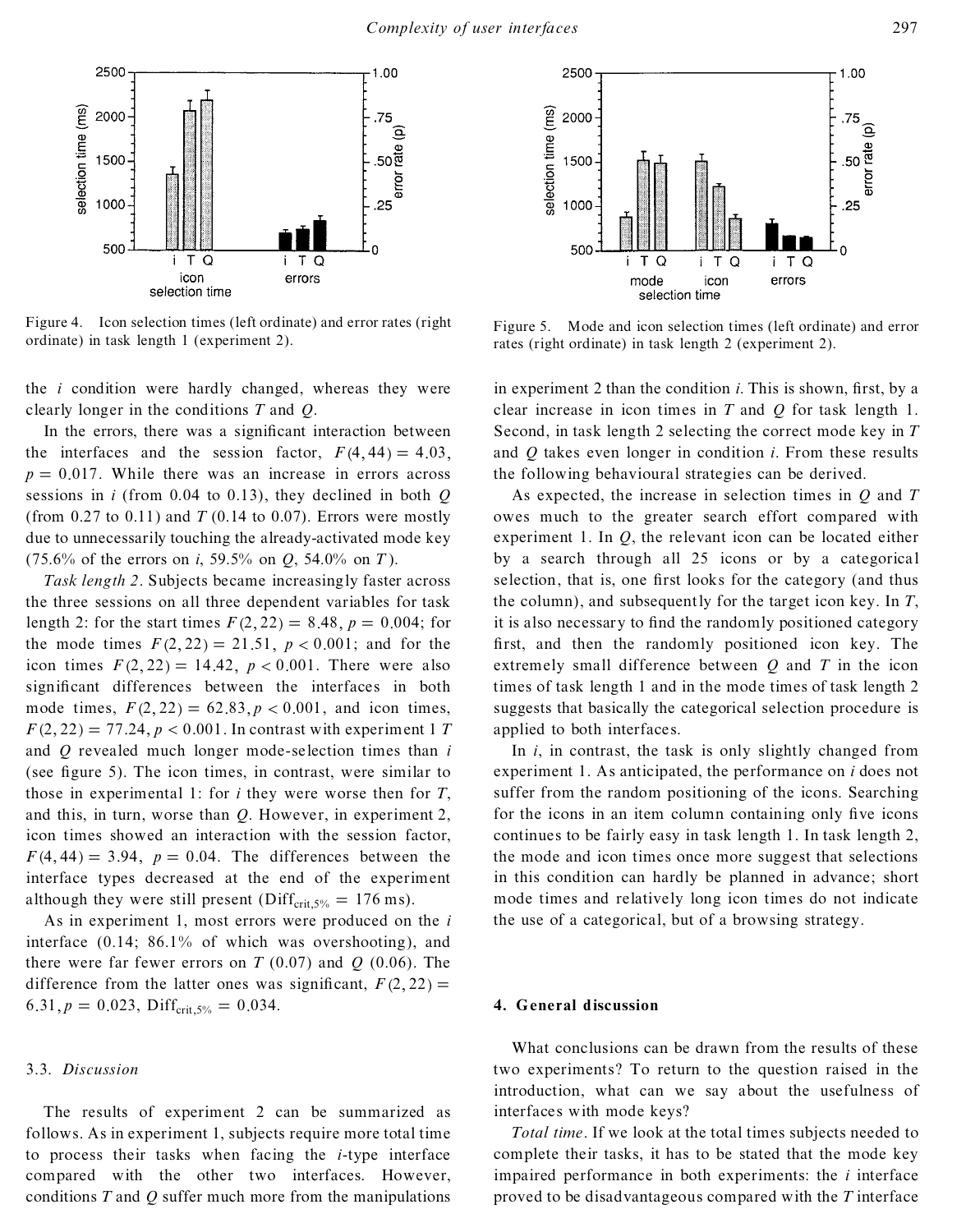(and this, in turn, compared with the *Q* interface). When occasional use is tested (as simulated in experiment 2), the difference between the interfaces is less, but still present.

This ranking could lead to the conclusion that the mode keys are not advisable. And, in fact, such an interface should not be chosen when the time required to complete a task is the only critical variable. However, increased times does not necessarily mean that the surface is 'user unfriendly'. The analysis shows that the long times on the *i* interface are mostly due to pure motor actions, because the mode key often has to be touched several times. It is a subjective question how far such iterative motor actions are user unfriendly.

*Detailed analysis of selection times*. However, the two experiments also permit conclusions on the usefulness under comparable motor demands (task length 1 and 2). What advantages and disadvantages do the interfaces hold in this respect?

It is characteristic of the typical mode-key interface (*i* interface) that fewer actions can be planned in advance. The user can only check whether the desired function is present on the visible surface. If it is, it can be selected directly. Compared with the two other interfaces, this action requires little time, the low number of visible icons is effective. If the desired function is not visible, the user has to press the mode key until the desired function is available. Categorical information and spatial position play a sub ordinate role, as a comparison of the two experiments shows. In contrast to the two other interfaces, subjects cannot gain any great advantage from the circumstance that the interfaces are overlearned in experiment 1. Hence, a mode-key interface is closely linked to the strategy of browsing. If the user has no basic knowledge of the functions to be selected and their categorical assignments, and if the time needed to activate the relevant function is uncritical, an interface with a mode key may well be a good alternative.

What is the situation with an interface where every function is assigned its own key (*Q* interface)? Here, many actions can be planned in advance. As all functions are visible, one can search for the target and go to it directly. When the user is highly familiar with the spatial and categorical arrangement of the interface (experiment 1), planning is advantageous and can reduce the search procedure to a minimum. However, experiment 2 shows that (simulated) unfamiliar users are unable to do much forward planning, so that the great number of keys on this interface impair performance. Therefore, a type *Q* interface is recommended when the instrument is used frequently so that the user can develop a model of the spatial positions and the categorical assignm ent of the functions. Under these conditions, even an interface with  $30 \text{ keys} = \text{as in our}$ experiment - does not lead to any great difficulties.

The *T* interface takes an intermediate position between the other two with regard to the number of keys. However, it combines their disadvantages rather than their advantages. One cannot apply the strategy of browsing, because there is not *one* mode key but *five* categorical keys. Therefore, the user has to be very familiar with the categorical assignment of the functions to be able to select a particular function. In addition, target actions can hardly be planned in advance, because only a few function keys are visible. Hence, although the *T* interface provides a major reduction in the number of keys, this reduction makes it absolutely necessary to have categorical knowledge  $=$  in contrast with the typical *i* mode-key surface.

Because of these differential aspects, an interpretation of the present results in terms of one general mechanism could only be misleading. Fitts' law, for example, postulates a dependence of the movement time on key distance and key width (on the 'difficulty index', see Fitts 1954, Fitts and Peterson, 1964; for overviews see Rosenbaum and Krist, 1996, Müsseler *et al.* 1996). Thus, the present movement times are probably also affected by Fitts' law, but this alone is not sufficient to interpret the data. For example, in both experiments the mean movement distance for the icon-key selection is independent of task length; nevertheless, the different mode-key interfaces showed a completely diverging pattern of results when the icon times of task length 1 were compared with the icon times of task length 2. This points to other mechanisms crucial in this context.

Another more sophisticated account is the so-called `keystroke model' (Card *et al*. 1980, 1983; for overviews see Reitman-Olson and Olson 1990). This model contains elementary operations that describe the action sequence users make in invoking simple commands (e.g. the times to mentally prepare the command, to move the hand from the mouse to the keyboard, the time to make a keystroke). However, most of these operations are kept constant between our conditions. Further, the keystroke model makes some assumptions that are hard to fulfil (i.e. serial processing of the operations, their independence, error handling, experts' handling etc.; for a critical view see Wandmacher 1993, pp.  $124-134$ ). In the present context the results cast doubt on the serial processing of touching the mode key and then of touching the icon key. It is more plausible to assume, for example, that in the *Q* condition the target specification of the subsequent icon key is prepared *whilst* touching the mode key. Otherwise the selection times would not be so reduced. Another point is that we found differential aspects for occasional users and experts. At least in this respect the keystroke model has to be modified to fit the data.

To summarize, we can state that the present study points to differential aspects in using the different mode-key interfaces. If an instrument is designed for occasional users,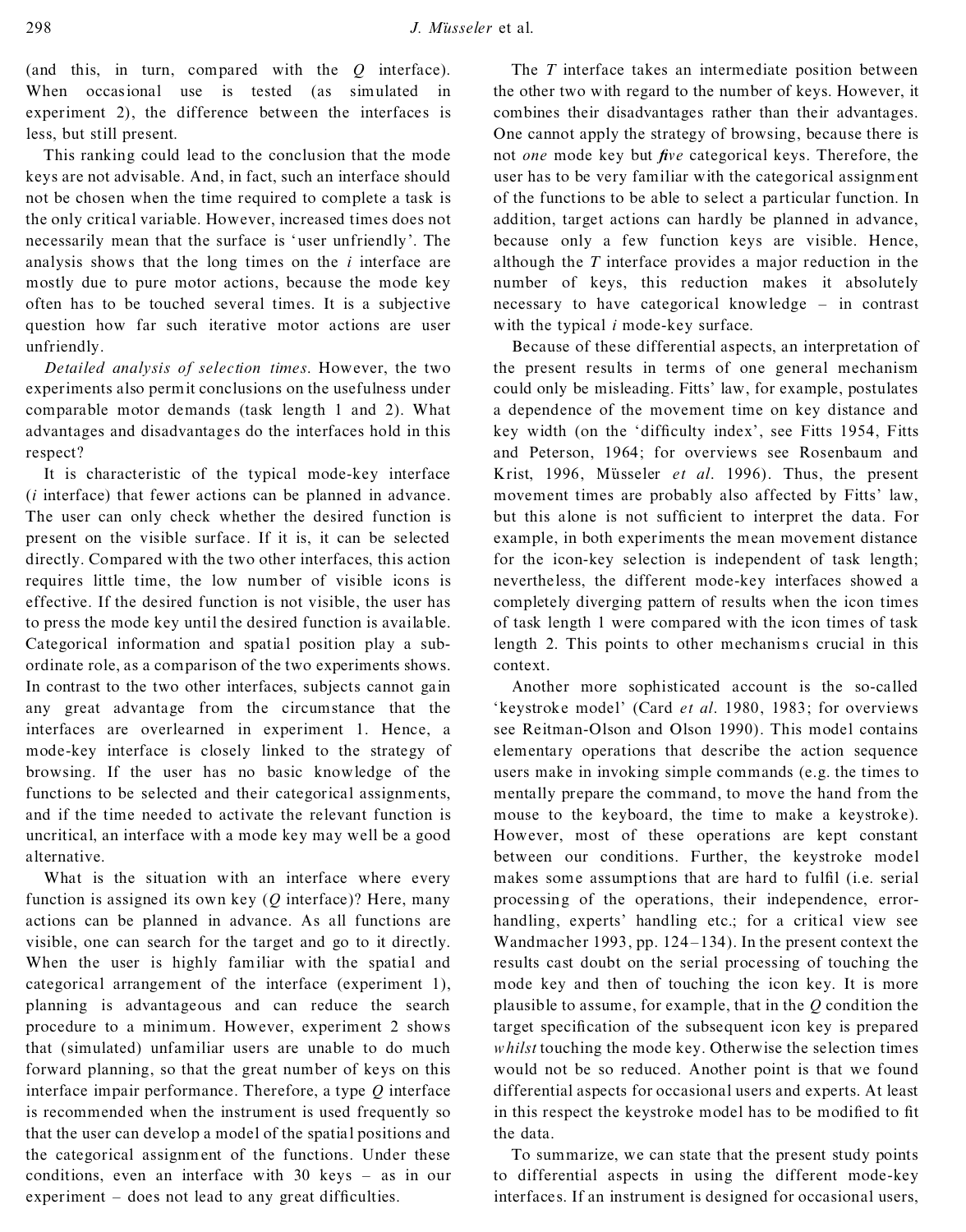it is certainly worth considering a less complex mode-key interface. However, if most of the users will be experts, an interface where each function has its own key should be preferred.

This outcome contradicts studies by Roberts and Moran (1983) and Whiteside *et al*. (1985) in which experts and novices exhibited the same ranking in performances on various user interfaces. There could be several reasons for this: first, the interfaces tested in these studies differed to a greater extent than ours (e.g. command-line interfaces vs menu systems vs iconic systems). Second, these studies observed general performance scores (e.g. total time spent on task in minutes, percentage of task completed) whereas our study split performance into differential steps. Maybe the differential aspect becomes particularly clear at this level of a detailed analysis. Against this background, it seems to be worth registering and evaluating detailed analyses of the course of action alongside general performance scores.

## **Acknowledgements**

We wish to thank Gisa Aschersleben and Ahmet Cakir for helpful comments on an earlier version, Jonathan Harrow and Heidi John for revising the language, and Silvia Hieke for collecting the data. Requests for reprints should be sent to either author.

#### **Notes**

 $1$ A car cockpit was selected, since it has a sufficient large and well-known set of pictograms. Our selection, however, does not imply that we recommend a cockpit design of this kind!

 $2$ In order to avoid the risk of violating statistical assumptions, which is present in repeated-measure designs due to inhomogeneity of the variance-covariance matrix, *F* probabilities in the present and following design were corrected according to Geisser and Greenhouse (1958).

## **References**

AREND, U., MUTHIG, K. P. and WANDMACHER, J. 1987, Evidence for global feature superiority in menu selection by icons, *Behaviour* and *Information Technology*,  $6, 411-426$ .

BADDELEY, A. 1986, *Working memory* (Clarendon Press, Oxford).

BECKER, G. 1990, Der Bildschirm im Leitstand-das ideale Interface? [The monitor in a control room-the ideal interface], in G. Daimler and K. Benz-Stiftung (eds) *Internationales Kolloquium Leitwarten* 2, (TÜV Rheinland, Cologne), 23–37.

- CARD, S. K., Moran, T. P. and NEWELL, A. 1980, The keystroke level model for user performance with interactive systems, *Communications of the ACM*, 23, 396-410.
- CARD, S. K., MORAN, T. P. and NEWELL, A. 1983, *The psychology of human-computer interaction* (Erlbaum, Hillsdale, NJ).
- D<sub>IN</sub> Deutsches Institut für Normung e.V. (ed.) 1988, *Graphische Symbole nach DIN 30,600* (Beuth, Berlin).
- EASON, K. D. 1984, Towards the experimental study of usability, *Behaviour and Information Technology*, 3, 133-143.
- FITTS, P. M. 1954, The information capacity of the human motor system in controlling amplitude of movement, *Journal of Experimental Psychology*, 47, 381-391.
- FITTS, P. M. and PETERSON, J. R. 1964, Information capacity of discrete motor responses, *Journal of Experimental Psychology*, **67**,  $103 - 112$ .
- GEISSER, S. and GREENHOUSE, S. W. 1958, An extensive of Box's results on the use of F-distribution in multivariate analysis, *Annals of Mathematical Statistics*, 29, 885-891.
- JOHNSON-LAIRD, P. N. 1983, *Mental Models* (Cambridge University Press, Cambridge).
- KIGER, J. I. 1984, The depth/breadth trade-off in the design of menu-driven user-interfaces, *International Journal of Man- Machine Studies*, 20, 201-213.
- LANDAUER, T. K. and NACHBAR, D. W. 1985, Selection from alphabetic and numeric menu trees using a touch screen: breadth, depth, and width, *Proceedings of the Chi-Conference, Human Factors in Computing System* (ACM SIGHI, New York),  $73 - 78.$
- MCDONALD, J. E., STONE, J. D. and LIEBELT, L. S. 1983, Searching for items in menus: the effects of organization and type of target, *Proceedings of the 27th Annual Meeting of the Human Factors Society*, Santa Monica, CA: Human Factors Society, 834±837.
- MCNAMARA, T. P. 1986, Mental representations of spatial relations, *Cognitive Psychology*, **18**, 87-121.
- MÜSSELER, J. 1994, Using predictors to partition menu selection times, *Behaviour and Information Technology*, 13, 362-372.
- MÜSSELER, J., ASCHERSLEBEN, G. and PRINZ, W. 1996, Die Steuerung von Handlungen [Action control], in *Kopf-Arbeit. Gehirnfunktionen und kognitive Leistungen*, G. Roth and W. Prinz (eds.), (Spektrum, Heidelberg), in press.
- PAAP, K. R. and ROSKE-HOFSTRAND, R. J. 1988, Design of menus, in *Handbook of Human-Computer Interaction*, (M. Helander (ed.) North Holland, Amsterdam), 205-235.
- REITMAN-OLSON, J. and OLSON, G. M. 1990, The growth of cognitive modeling in human-computer interaction since GOMS, *Human-Computer Interaction*, 5, 221-265.
- ROSENBAUM, D. A. and KRIST, H. 1996, Preparing of movements, in *Psychomotoric*, H. Heuer, and S. W. Keele, (eds), (Academic Press, New York).
- ROBERTS, T. L. and MORAN, T. P. 1983, The evaluation of text editors: methodology and empirical results, *Communications of the ACM*, 26, 265-283.
- SHERIDAN, T. B. 1988, Task allocation and supervisory control, in *Handbook of Human-Computer Interaction*, M. Helander (ed.), (North Holland, Amsterdam),  $159-174$ .
- SHINAR, D. and STERN, H. I. 1987, Alternative option selection methods in menu-driven computer programs, *Human Factors*, **29**,  $453 - 459$ .
- TOLMAN, E. C. 1948, Cognitive maps in rats and man, *Psychological Review*, 55, 189-208.
- TREISMAN, A. and GELADE, G. 1980, A feature-integration theory of attention, *Cognitive Psychology*, 12, 97-136.
- TULLIS, T. S. 1985, Designing a menu-based interface to an